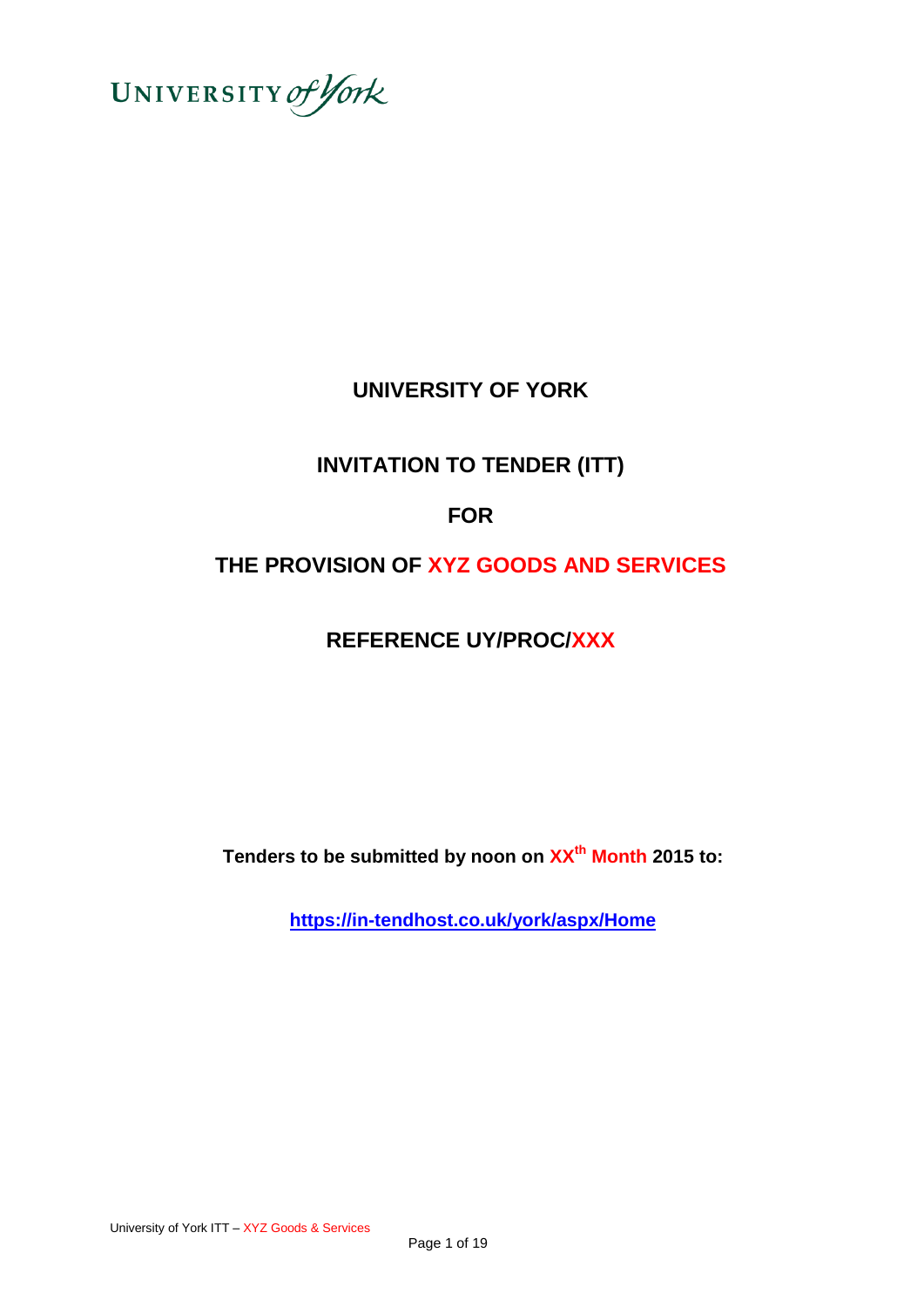

# **CONTENTS**

- **SECTION 1 - INTRODUCTION AND INSTRUCTIONS TO TENDERERS**
- **SECTION 2 - STATEMENT OF THE REQUIREMENT**
- **SECTION 3 - TERMS AND CONDITIONS OF CONTRACT**
- **SECTION 4 - FORM OF AGREEMENT (FOR INFORMATION PURPOSES)**
- **SECTION 5 - TENDER DECLARATION**
- **SECTION 6 - COMMERCIALLY SENSITIVE INFORMATION**
- **SECTION 7 - STATEMENT OF NON-COMPLIANCES**
- **SECTION 8 - PRICING SCHEDULE**
- **SECTION 9 - TUPE INFORMATION**

# **APPENDIX 1 - TERMS AND CONDITIONS OF CONTRACT**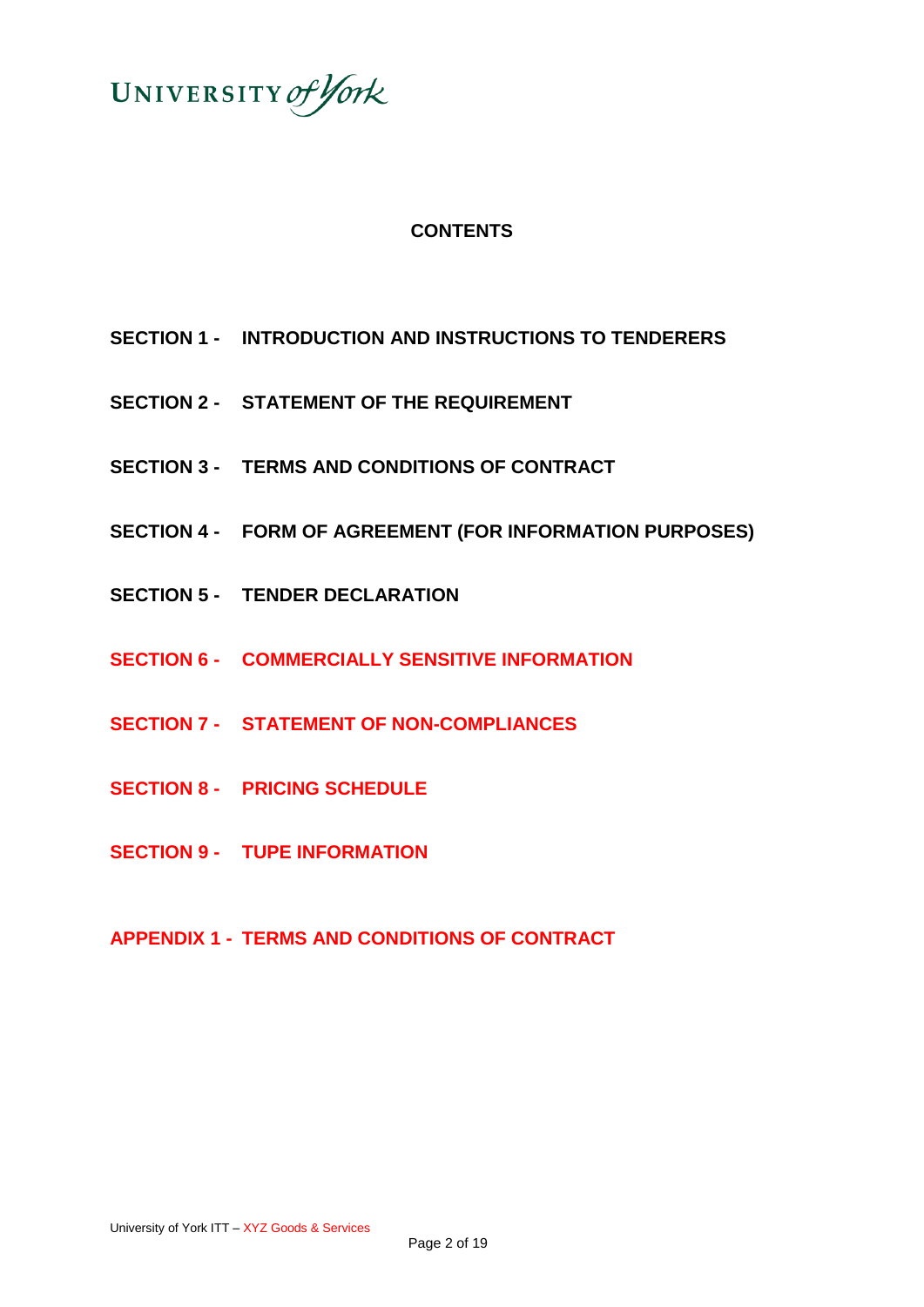# UNIVERSITY of York

## **1. INTRODUCTION AND INSTRUCTIONS TO TENDERERS**

#### **1.1. INTRODUCTION AND BACKGROUND TO THE UNIVERSITY**

- 1.1.1. Founded on principles of excellence, equality and opportunity for all, the University of York opened in 1963 with just 230 students. In just over 50 years it has become one of the world's leading universities. A member of the Russell Group of universities, it is a dynamic, research-intensive university committed to the development of life-saving discoveries and new technologies to tackle some of the most pressing global challenges. There are now over 30 academic departments and research centres and the student body has expanded to nearly 16,000. The University was ranked 11<sup>th</sup> in *The Times* and *Sunday Times* university league table in 2014 and 113th in the *Times Higher Education World University Rankings* for 2014-15.
- 1.1.1. Located within walking distance of York city centre, the Heslington campus is home to eight colleges and most departments, with several others located in the city centre at the historic King's Manor. In recent years, a £750m campus expansion (Heslington East) has seen the opening of seven new buildings, increasing capacity for student numbers and providing more world-class facilities for the 21st century. Further information about the University is available at: <http://www.york.ac.uk/about/>.
- 1.1.2. The University of York ("the University") is pleased to invite tenders for the provision of XX goods and services for a period of X years in accordance with this Invitation to Tender (ITT).

#### 1.2. **TERMS OF INVITATION TO TENDER**

- 1.2.1. This ITT has been issued by the University in connection with a competitive procurement conducted in accordance with the Restricted Procedure under the Public Contracts Regulations 2015.
- 1.2.2. The information contained within this ITT is confidential and is not to be used for any purpose other than tendering for the goods and services described.
- 1.2.3. The intention of this ITT is to enable the University to evaluate the submitted responses ("Completed Tenders") from tenderers ("Potential Providers") and, following presentations/interviews (if required), to appoint a winner or Preferred Bidder. Contract Award shall follow, once a "standstill" period of 10 days has elapsed and final terms and conditions agreed.
- 1.2.4. The University reserves the right, subject to the appropriate procurement regulations, to change without notice the basis of, or the procedures for, the competitive tendering process or to terminate the process at any time.
- 1.2.5. Direct or indirect canvassing of any University employee or agent by any Potential Provider concerning this ITT may result in the disqualification of the Potential Provider from this procurement process. Any actions that may be construed as an attempt to bribe a University employee or agent shall result in disqualification. Potential Providers shall adhere to the requirements of the Bribery Act 2010.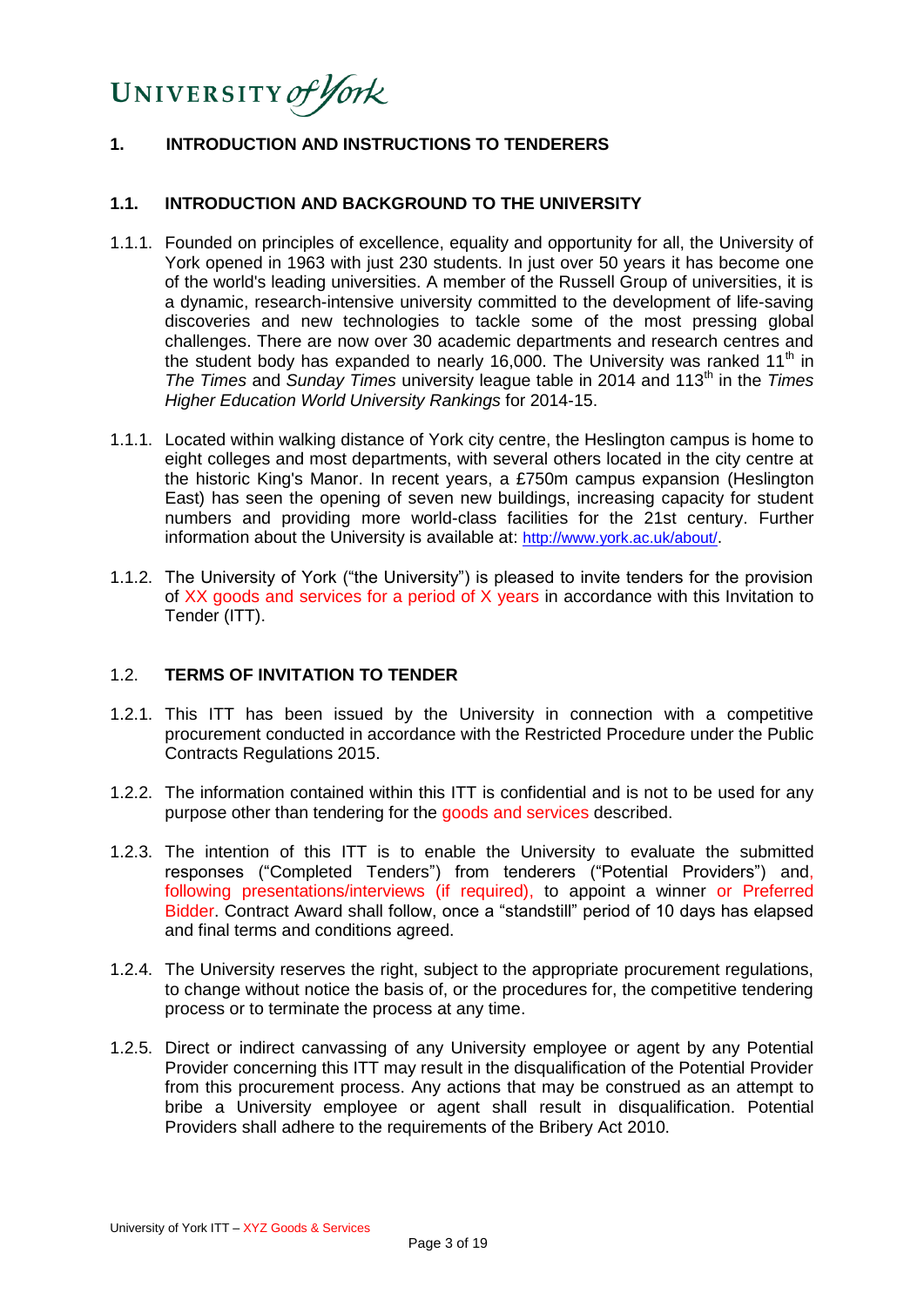# UNIVERSITY of York

- 1.2.6. The University expressly reserves the right to require a Potential Provider to provide additional information supplementing or clarifying any of the information provided in response to the requests set out in this ITT. The University may seek independent professional advice to help validate Completed Tenders or to assist in the evaluation of Completed Tenders. Should the University seek such advice, the University's advisors shall be subject to a confidentiality agreement.
- 1.2.7. The University reserves the right:
	- To cancel or withdraw from this procurement process at any time;
	- Not to award a contract following this procurement process;
	- Not to accept the lowest price (see paragraph 1.8.1 for details of evaluation criteria);
	- To accept the whole or any specified part of the Completed Tender unless the Potential Provider expressly stipulates otherwise.
- 1.2.8. In accordance with the obligations and duties placed upon public authorities by the Freedom of Information Act 2000 (the "FoIA"), all information submitted to the University may be disclosed in response to a request made pursuant to the FoIA.
- 1.2.9. In respect of any information submitted by a Potential Provider that it considers commercially sensitive, the Potential Provider shall:
	- Clearly identify such information as commercially sensitive;
	- Explain the potential implications of disclosure of such information; and
	- Provide an estimate of the period of time during which the Potential Provider believes that such information will remain commercially sensitive.
- 1.2.10. Information falling into the above categories shall be submitted as part of the Completed Tender using the blank format at Section 6.
- 1.2.11.Where a Potential Provider identifies information as commercially sensitive, the University shall endeavour to maintain confidentiality. Potential Providers should note, however, that even where information is identified as commercially sensitive, the University might be required to disclose such information in accordance with the FoIA. Accordingly, the University cannot guarantee that any information marked "commercially sensitive" will not be disclosed.
- 1.2.12. The University shall not be liable for, or reimburse, any costs incurred by Potential Providers in connection with preparation and submission of Completed Tenders.

# 1.3. **TENDER TIMETABLE**

1.3.1. Set out below is the proposed timetable for this procurement. This timetable is intended as a guide and, whilst the University does not intend to deviate from this timetable, it reserves the right to do so: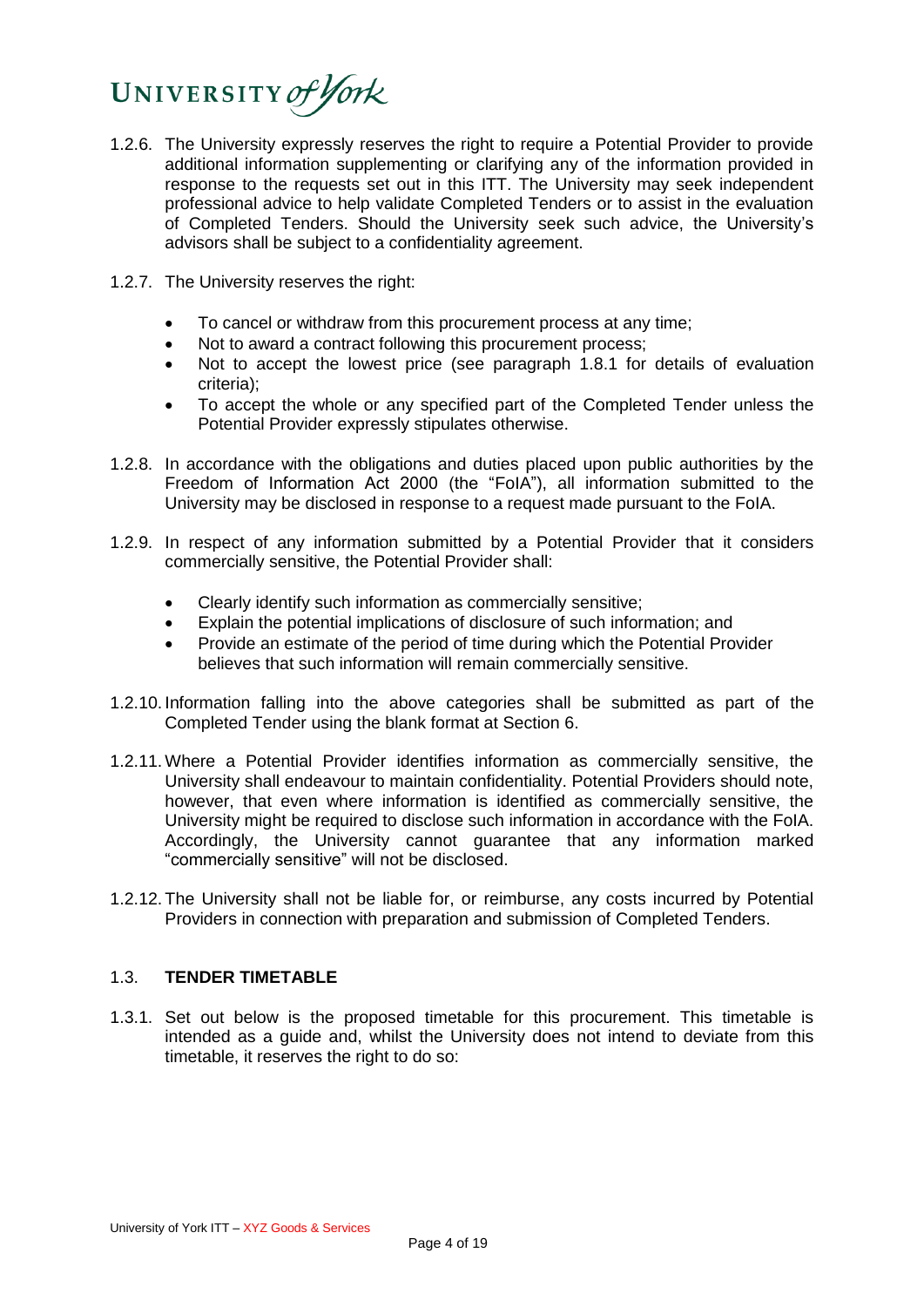

| <b>Activity</b>                                                     | <b>Proposed Date</b>                                                  |
|---------------------------------------------------------------------|-----------------------------------------------------------------------|
| <b>Issue ITT</b>                                                    |                                                                       |
| Site Visit (if required)                                            | 10 days from the day after issue of ITT                               |
| Last date for Tender Queries                                        | 15 days from the day after issue of ITT                               |
| Issue of Q&A (if required)                                          | 20 days from the day after issue of ITT                               |
| <b>Tender Return Date</b>                                           | $25 +$ days from the day after issue of ITT                           |
| Short-List<br>of<br>for<br>Announcement<br>Presentations/Interviews |                                                                       |
| Presentations/Interviews (if required)                              |                                                                       |
| <b>Award Notification Date</b>                                      |                                                                       |
| <b>Contract Awarded</b>                                             | At least 10 days from the day after Award<br><b>Notification Date</b> |
| Completion Date/Commencement of<br>Service                          |                                                                       |

- 1.3.2. Potential Providers may visit the University site to gain a better understanding of the University's requirement and prior to submitting their Completed Tenders in accordance with the following instructions:
	- [Insert details]
	- $\overline{\phantom{a}}$

## 1.4. **TENDER QUERIES**

- 1.4.1. This ITT is being provided on the same basis to all Potential Providers.
- 1.4.2. All requests for clarification or further information in respect of this ITT shall be submitted via the University's eTendering portal, In-Tend: [https://in](https://in-tendhost.co.uk/york/aspx/Home)[tendhost.co.uk/york/aspx/Home.](https://in-tendhost.co.uk/york/aspx/Home)
- 1.4.3. Should the University consider any question or request for clarification to be of material significance, both the question and the response shall be communicated, in a suitably anonymous form, to all Potential Providers. Any communication from Potential Providers shall be treated in confidence, subject to this paragraph and paragraphs 1.2.8 to 1.2.11.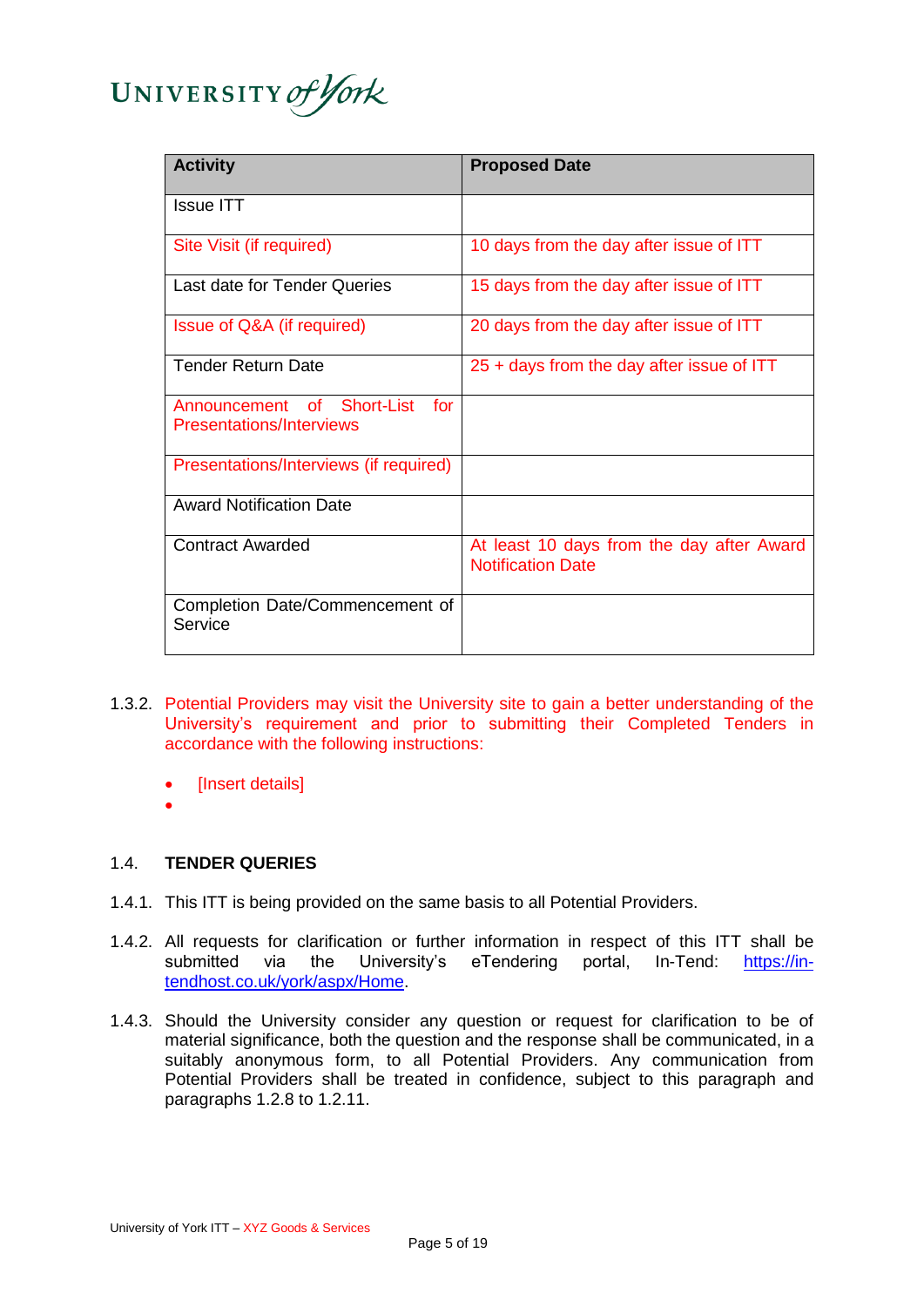

#### 1.5. **FORMAT OF TENDER RESPONSE**

- 1.5.1. When responding to the Statement of Requirement, Potential Providers shall respond to the questions in *italics*. The electronic version of this ITT may be used with responses provided directly underneath. Alternatively, should Potential Providers wish to use their own template, the same numbering convention shall be followed so that the University understands which question is being answered and can evaluate the response accordingly.
- 1.5.2. When responding to this ITT, Potential Providers shall not assume that the University evaluators will possess any particular knowledge of the Potential Provider or the wider industry. Prior knowledge shall not form part of the evaluation and scores shall be based solely on the Completed Tenders submitted.
- 1.5.3. The tender response shall include the following documents:
	- A detailed response to the Statement of Requirement including how a particular requirement is met by the proposed solution;
	- A detailed Implementation Plan;
	- Proposed service levels and KPIs;
	- A full breakdown of costs excluding VAT [*OR*] A completed pricing schedule (blank version at Section 8);
	- The completed Tender Declaration (blank version at Section 5).
	- A statement of any information provided as part of the Completed Tender that the Potential Provider considers to be commercially sensitive (see paragraphs 1.2.8 to 1.2.11, blank version at Section 6);
	- A statement of any non-compliances with the ITT (blank version at section 7), including any proposed amendments to terms and conditions (note: the University may reject non-compliant tenders).
- 1.5.4. Subject to the submission of a compliant tender, Potential Providers may also submit an alternative price and/or method for meeting the University's requirement.
- 1.5.5. Completed Tenders shall consist of the above documents.

## 1.6. **COMPLETED TENDERS**

- 1.6.1. Completed Tenders shall be submitted via the University's eTendering portal, In-Tend: [https://in-tendhost.co.uk/york/aspx/Home.](https://in-tendhost.co.uk/york/aspx/Home) Any problems with uploading Completed Tenders shall be reported via the Correspondence function in In-Tend or by email to: [procurement@york.ac.uk](mailto:procurement@york.ac.uk) in sufficient time prior to the Tender Return date.
- 1.6.2. Completed Tenders, or any part thereof, shall not be sent to the University email or postal addresses without the prior written agreement of the University. The University shall only accept direct receipt of those parts of Completed Tenders which cannot be uploaded to In-Tend, for example, where it is not possible to provide an electronic copy of a document. In such circumstances and where agreed with the University, the University shall issue specific instructions for submission of those parts of Completed Tenders.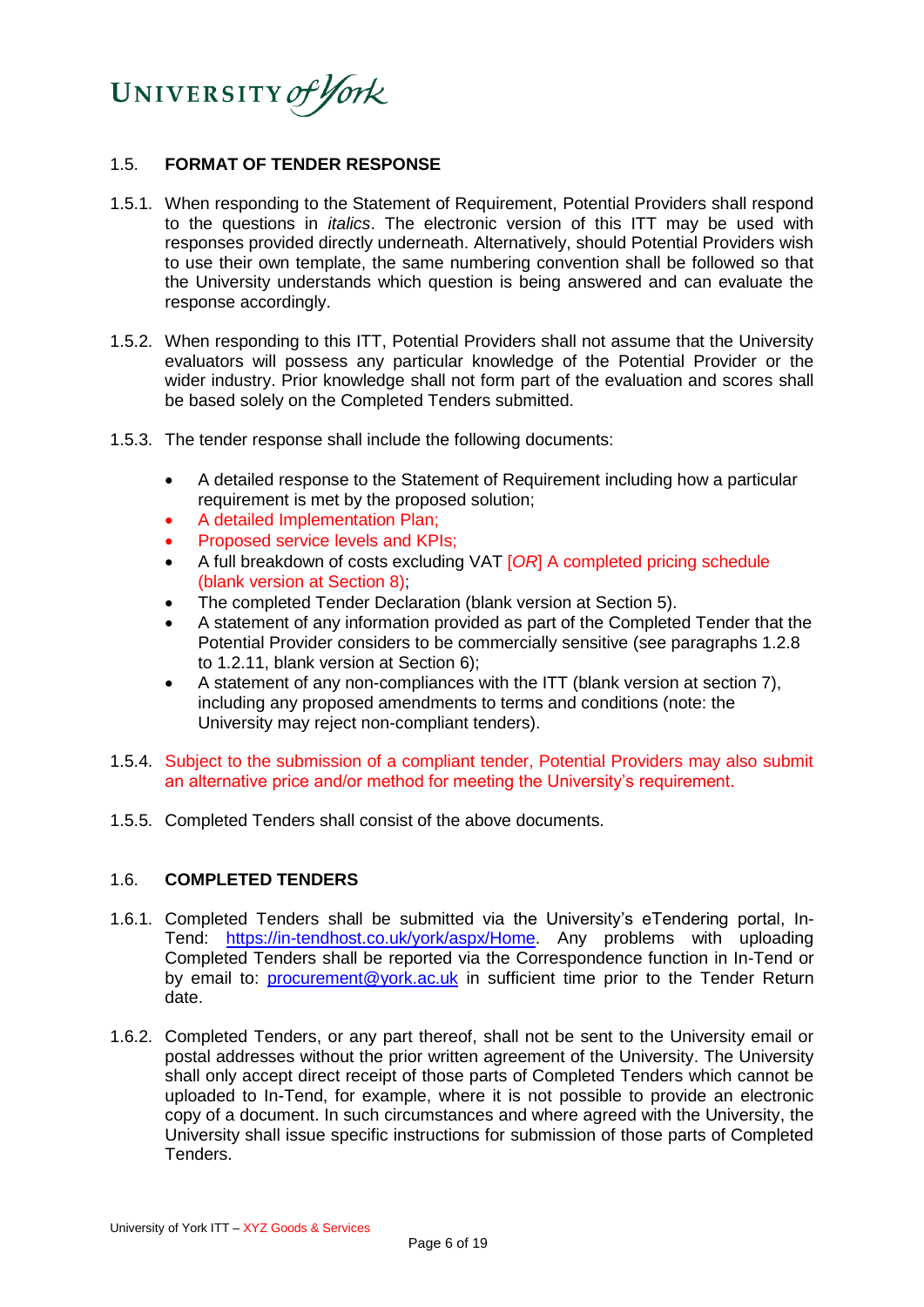

- 1.6.3. Completed Tenders are requested to be submitted in Word, Excel and/or pdf format. Completed Tenders are requested to be submitted in as small a number of separate documents as possible.
- 1.6.4. Completed Tenders shall be uploaded/received by no later than **noon on XXth Month Year** (the Tender Return Date). Late tenders shall not be considered. In addition, two bound copies shall be delivered to:

Procurement Office University of York Helix House Innovation Way York YO10 5BR

by the Tender Return Date and time. For the avoidance of doubt, the electronic copy uploaded to In-Tend shall represent the official Completed Tender for the purposes of complying with the Tender Return Date and time. [*Alternative version to 1.6.2.*]

- 1.6.5. Potential Providers are requested to allow a reasonable amount of time to upload and submit Completed Tenders (upload of large electronic files may take time). It may not be possible to upload file sizes above 20Mb. **The University strongly advises that upload of Completed Tenders commences at least two hours prior to the deadline**.
- 1.6.6. Potential Providers may modify their Completed Tenders prior to the Tender Return Date and time. Completed Tenders may not be modified after the Tender Return Date and time.
- 1.6.7. Potential Providers may withdraw their Completed Tenders at any time by submitting a notice via the Correspondence function in In-Tend. Unless withdrawn, Completed Tenders shall remain valid for 90 days from the Tender Return Date.

## 1.7. **CHANGES IN CIRCUMSTANCES**

- 1.7.1. The University may:
	- Reject a Completed Tender should there be a change of identity, control, financial standing or other factor which may affect the Potential Provider's ability to properly meet the University's requirements;
	- Revisit information contained in the Completed Tender at any time to take account of changes in the circumstances of the Potential Provider;
	- Require a Potential Provider to certify that there has been no material change to information submitted as part of Completed Tenders and, in the absence of such a certificate, to reject the Completed Tender.
- 1.7.2. Where the members of a consortium change at any time after submission of the Completed Tender, the Potential Provider shall inform the University immediately via the Correspondence function in In-Tend. If the change in membership of the consortium materially affects the University's evaluation of the Tender, the University may reject the Tender.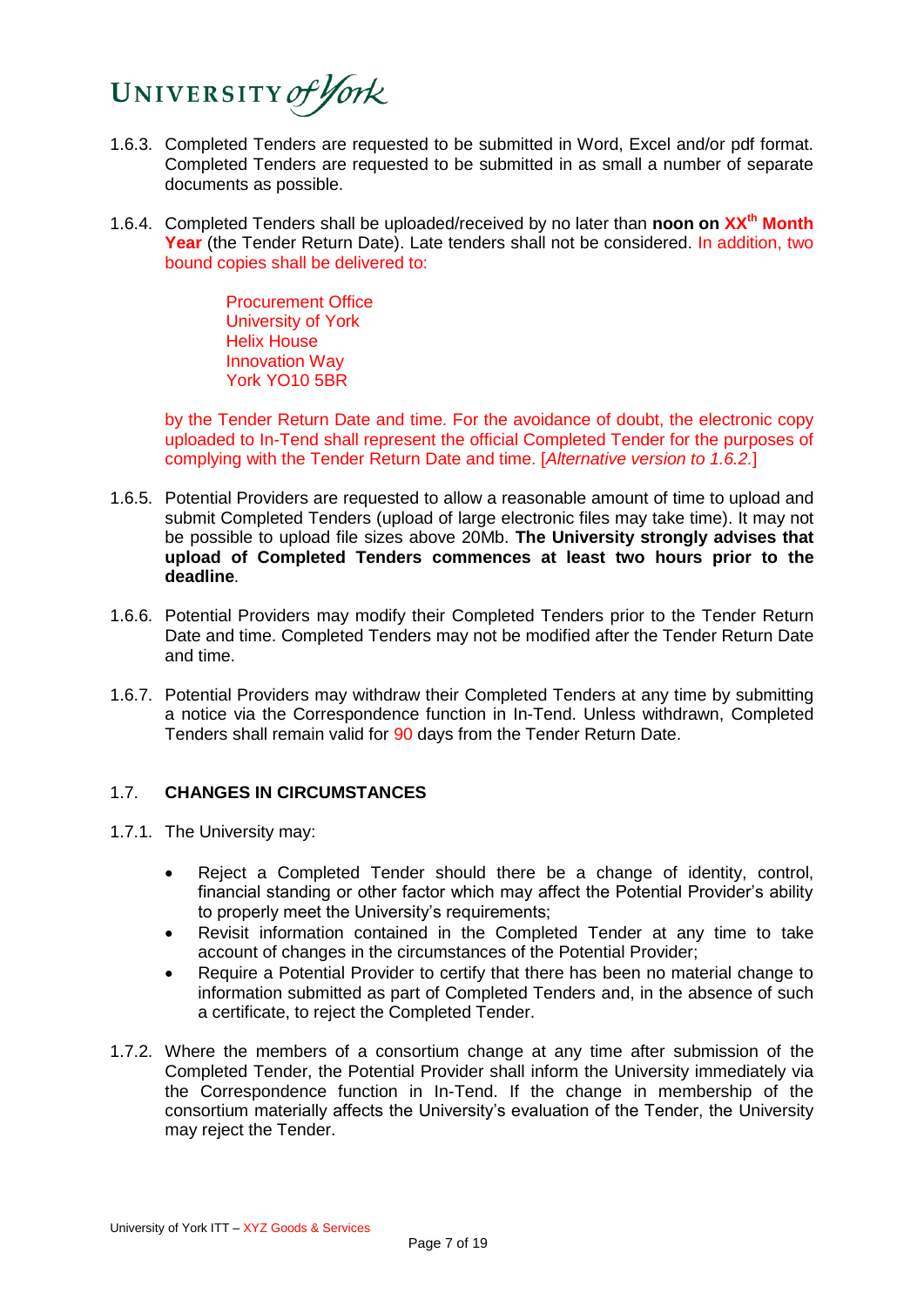

1.7.3. Consortia may be required to form a legal entity which shall enter into the resulting Contract. This is without prejudice to the University's right to require a consortium to contract with it by other means, such as through a Lead Contractor or by the consortium members assuming joint and several liability. The Potential Provider shall ensure that each sub-contractor, consortium member and adviser complies with the terms of the ITT.

#### 1.8. **TENDER EVALUATION**

- 1.8.1. The award of any contract shall be on the basis of the Most Economically Advantageous Tender, as defined by the Award Criteria.
- 1.8.2. Completed Tenders shall be evaluated against the following Award criteria:

| <b>Award Criterion</b>                   | Weighting | <b>Information</b><br><b>Source</b> |
|------------------------------------------|-----------|-------------------------------------|
| Response to the Statement of Requirement | XX%       | <b>Response to</b><br>Section 2     |
|                                          | XX%       |                                     |
|                                          | XX%       |                                     |
|                                          | XX%       |                                     |
| Costs/pricing                            | XX%       | <b>Response to</b><br>Section 8     |

1.8.3. Completed Tenders shall be scored against the Award criteria using the following scoring mechanism:

| <b>Score</b>  | <b>Description of Score</b>                           |  |
|---------------|-------------------------------------------------------|--|
| 5             | Exemplary answer/significantly exceeds requirements   |  |
| 4             | Good answer/more than meets requirements              |  |
| 3             | Satisfactory answer/meets requirements                |  |
| $\mathcal{P}$ | Partially satisfactory answer/meets some requirements |  |
|               | Poor answer/meets few requirements                    |  |
|               | Unsatisfactory answer/does not meet requirements      |  |

1.8.4. Where any part of the Statement of Requirement is annotated as a "Pass or Fail" question, **a "Fail" shall mean the Completed Tender shall fail the evaluation and shall not be considered any further**.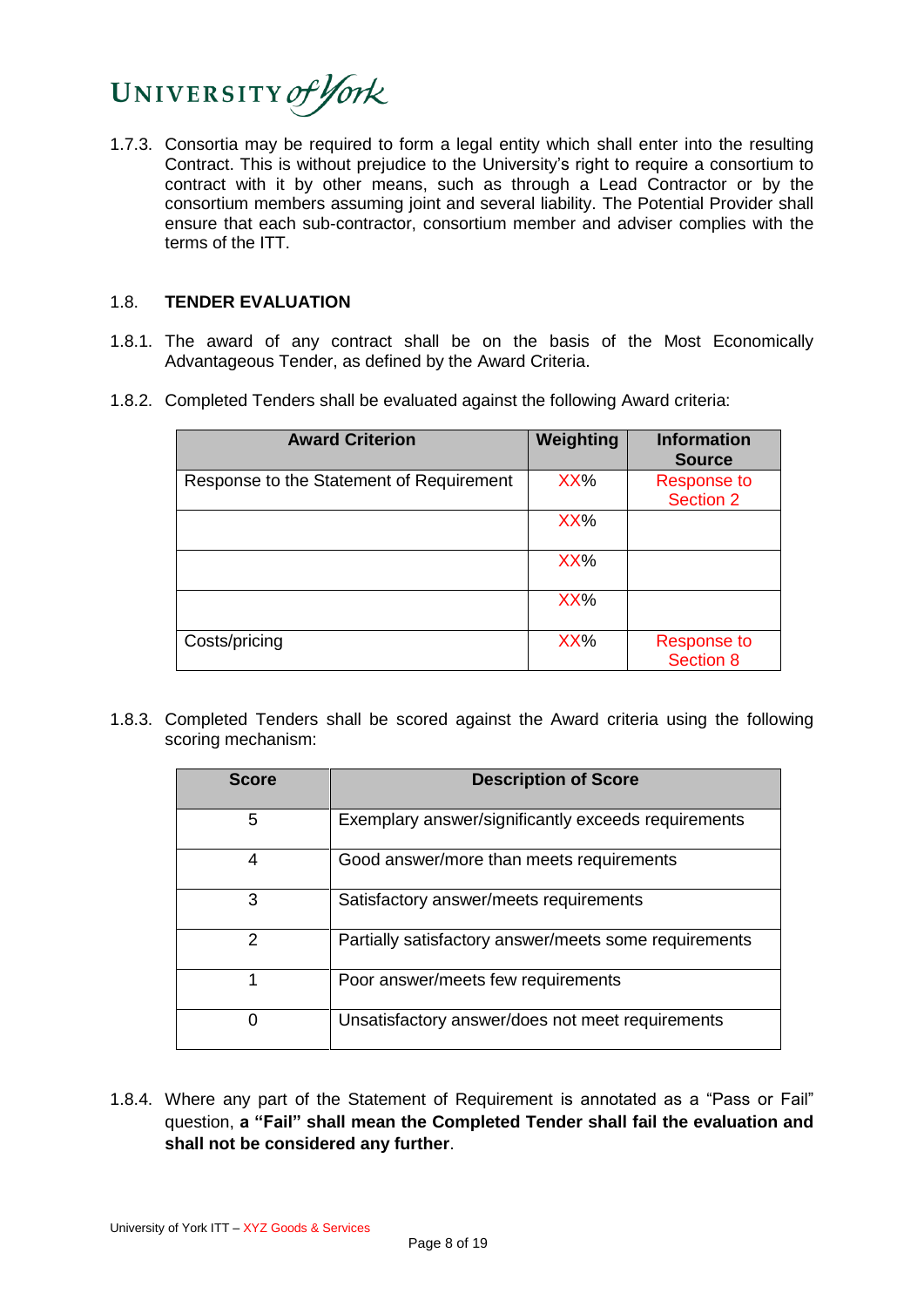

1.8.5. Financial elements shall be scored by assigning a score of "5" to the Completed Tender offering the lowest cost/best prices. Other Completed Tenders shall be awarded a proportion of "5" based on their relative deviance from the lowest cost/best prices. For example, if three Completed Tenders are received and Potential Provider A has quoted £3,000 as their total price, Potential Provider B has quoted £5,000 and Potential Provider C has quoted £6,000 then the calculation shall be as follows:

> Potential Provider A unweighted score = **5.0** (maximum available marks); Potential Provider B unweighted score is £3000/£5000 x 5 = **3.0**; Potential Provider C unweighed score is £3000/£6000 x 5 = **2.5**.

- 1.8.6. For all other elements of Completed Tenders, scores from 0-5 shall be allocated for each response.
- 1.8.7. For all elements of Completed Tenders, the total allocated scores for each evaluation criterion shall be calculated as a weighted score in accordance with the weighting stated for that criterion. For example:

[insert calculation based on one of the criterion]

- 1.8.8. Where the University discovers any errors or omissions in Completed Tenders or where the price appears to be abnormally low, Potential Providers shall be notified via In-Tend and given the opportunity to explain/confirm adherence to the Completed Tender price or to correct the error/omission. All explanations/confirmations/corrections shall be submitted via the Correspondence function in In-Tend. Should the University subsequently determine that an abnormally low price has been tendered, the University reserves the right to reject that Completed Tender and re-score remaining Completed Tenders in accordance with paragraph 1.8.5.
- 1.8.9. The University reserves the right (but is not obliged) to seek clarification of any aspect of a Completed Tender and/or provide additional information during the evaluation phase in order to carry out a fair evaluation. Failure to respond adequately may result in the Completed Tender being rejected.
- 1.8.10. The University shall invite the Potential Providers who are ranked first, second and third following the initial evaluation to a presentation/interview. The purpose of the presentation/interview is to clarify any elements of Completed Tenders and to validate scores allocated during the initial evaluation. Presentations/interviews shall not be scored. The University reserves the right to shortlist further Potential Providers should the scores for any Completed Tender be reduced as a result of the presentation/interview.

#### 1.9. **TENDER DEBRIEFS**

1.9.1. On the Award Notification Date, those Potential Providers who have been unsuccessful shall be notified of their scores and reasons why they were unsuccessful.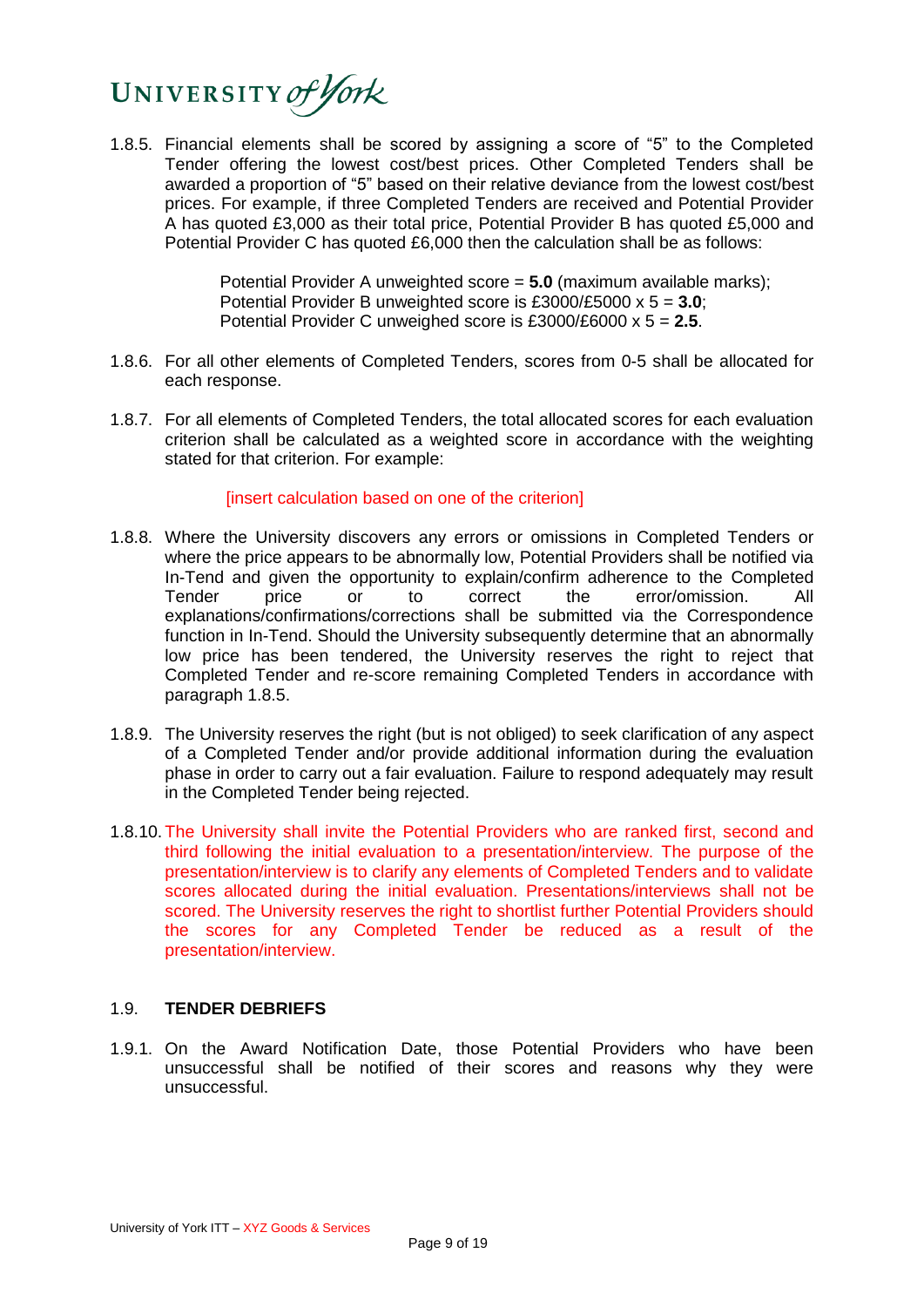

## 1.10. **TUPE**

- 1.10.1.Potential Providers shall determine whether or not they believe the Transfer of Undertakings (Protection of Employment) Regulations 2006 (as amended) ("TUPE") apply to this requirement.
- 1.10.2. Notwithstanding the instruction in paragraph 1.11.1, Potential Providers shall note that it is the University's view that TUPE [is likely / is not likely] to apply if this requirement results in a contract being awarded, although the University accepts no liability for this opinion. The University will wish to satisfy itself that Completed Tenders are responsibly calculated and take full account of any likely TUPE obligations. If Potential Providers have a contrary view to that of the University on the applicability of TUPE, the University shall be notified, with reasons, via the Correspondence function in In-Tend prior to the Tender Return Date.
- 1.10.3.Please refer to Section 9 for employee information in respect of TUPE.

#### 1.11. **FORM OF AGREEMENT**

1.11.1. The Form of Agreement in Section 4 sets out the hierarchy of any contract awarded as a result of this ITT.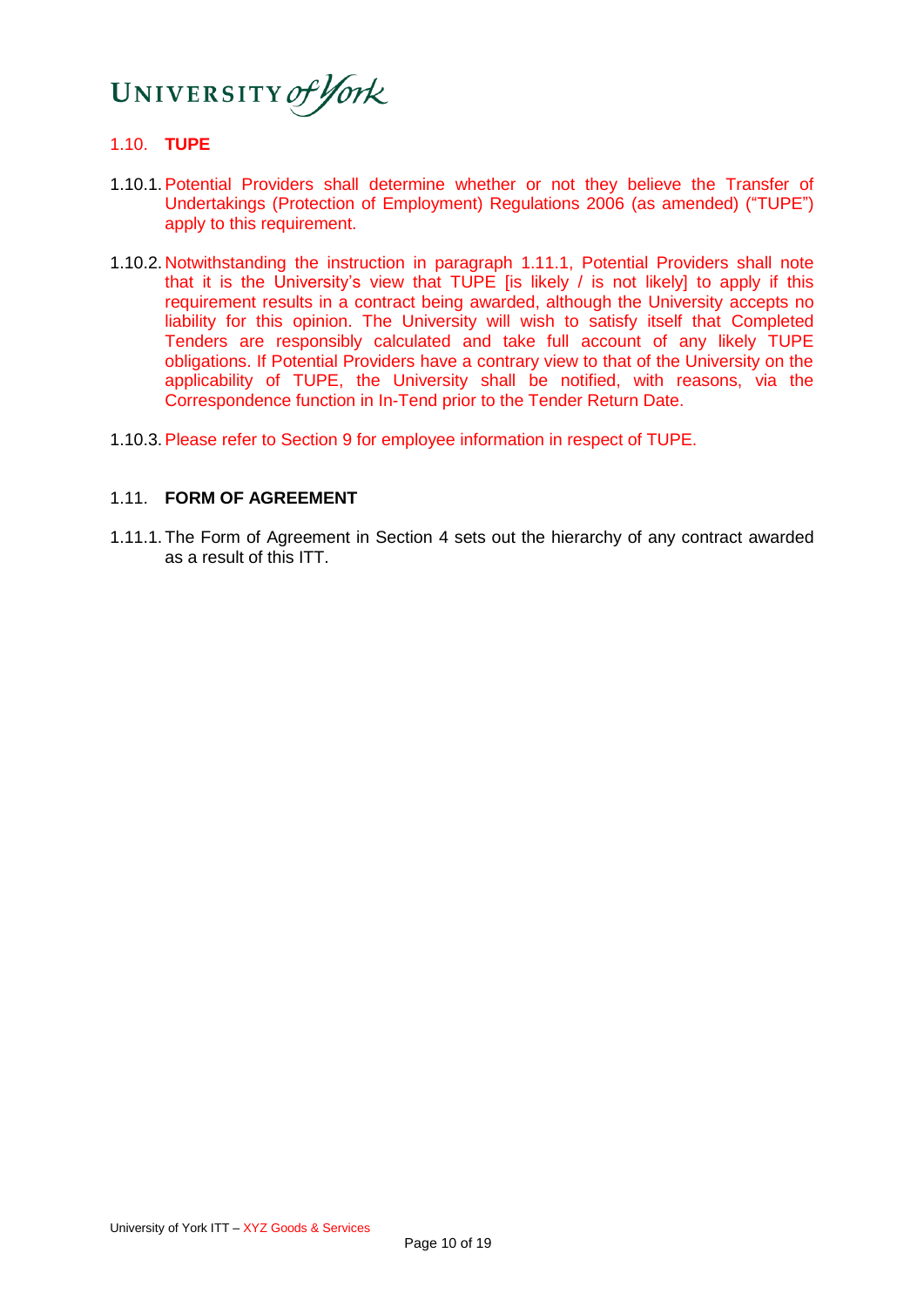

# **2. STATEMENT OF THE REQUIREMENT**

- 2.1. **BACKGROUND**
- 2.1.1.
- 2.1.2.

# 2.2. **CURRENT ARRANGEMENTS**

- 2.2.1.
- 2.2.2.

## 2.3. **REQUIREMENTS FOR NEW SERVICES**

- 2.3.1.
- 2.4. **ETC**
- 2.4.1.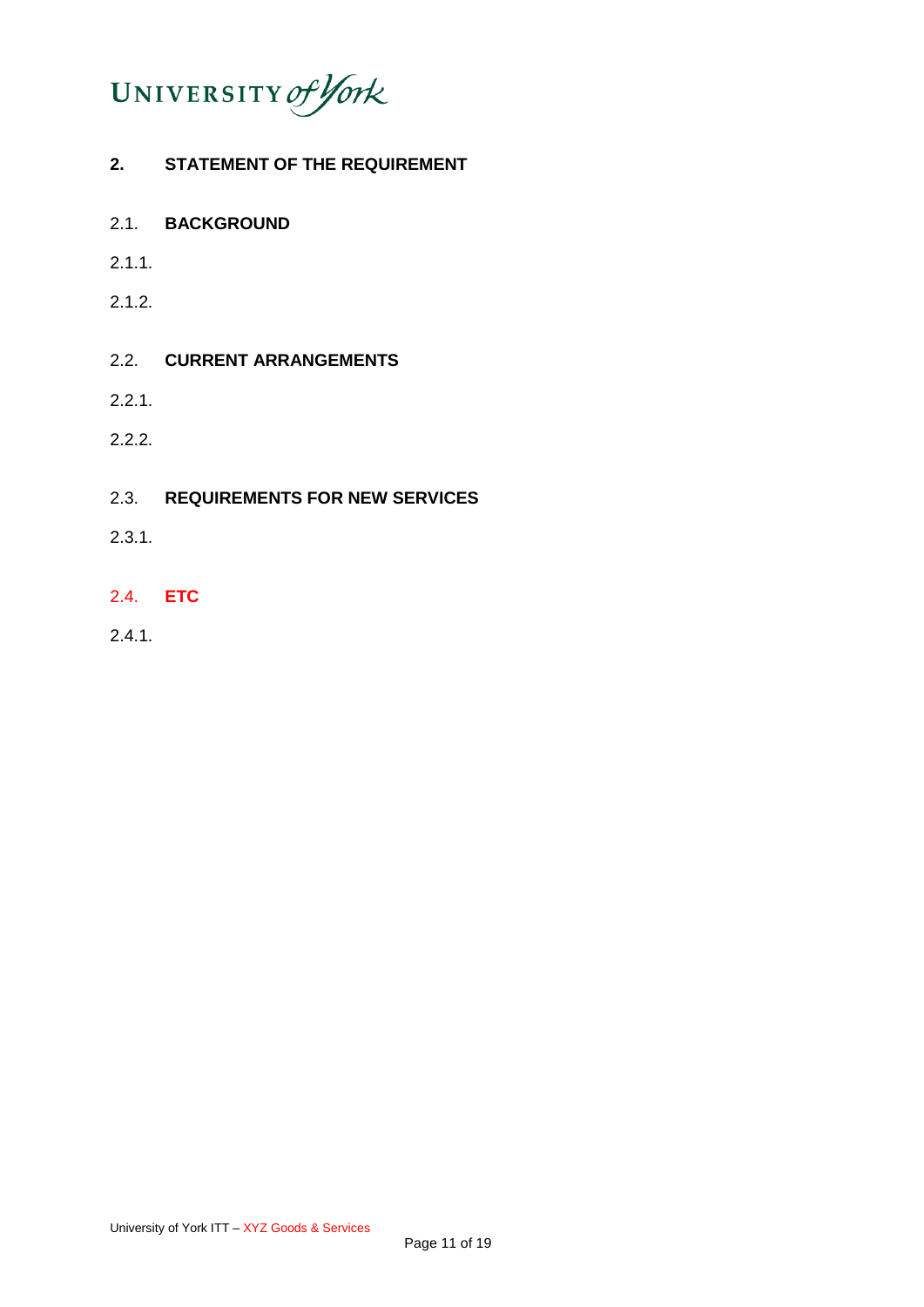

# **3. TERMS AND CONDITIONS OF CONTRACT**

3.1. The University Terms and Conditions of Contract for Goods & Services shall apply to any contract awarded as a result of this ITT (see Appendix 1). OR

The Terms and Conditions of Contract shall be agreed with the Preferred Bidder prior to Contract Award and shall apply to any contract awarded as a result of this ITT.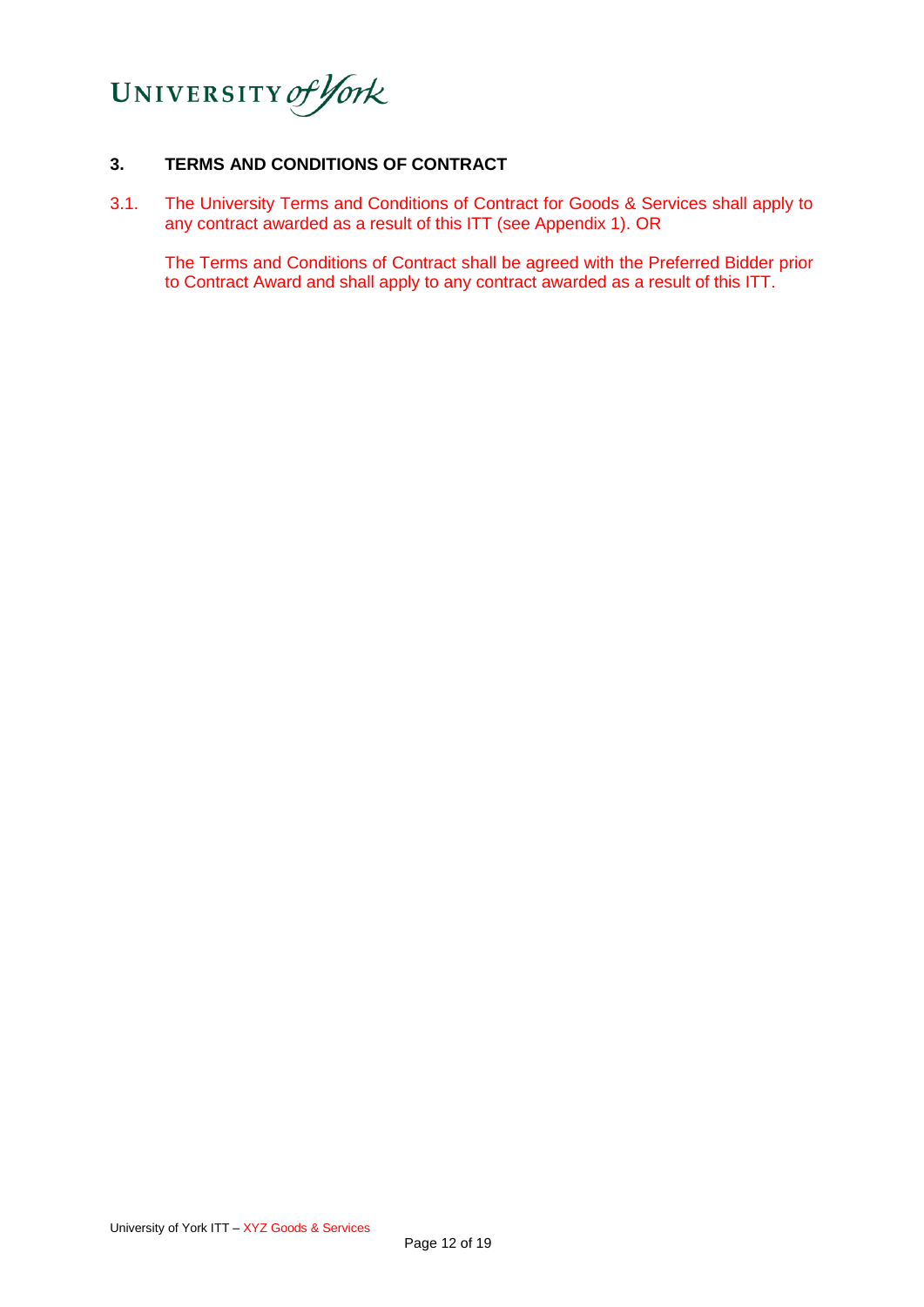

# **4. FORM OF AGREEMENT (FOR INFORMATION PURPOSES – NOT TO BE COMPLETED)**

**This Contract is made this ……………day of………………………….2015 between** 

The University of York **(the University)** whose registered office is situated at Heslington, York, YO10 5DD

AND

………………………. **(the Contractor)** whose registered office is situated

at……………………………

It is hereby agreed as follows:

The Contractor shall provide to the University XYZ goods and services in accordance with the:

- Form of Agreement
- Agreed Clarifications and Variations to Completed Tender:

o

- Completed Tender dated
- University of York Terms and Conditions of Contract
- University of York Invitation to Tender issued via In-Tend on

The Contract shall consist of the above documents. The order of precedence of the above documents shall be in the order listed.

| Signed for and on behalf of<br>the Contractor | Signed for and on behalf of<br>the University |
|-----------------------------------------------|-----------------------------------------------|
|                                               |                                               |
|                                               |                                               |
|                                               |                                               |
|                                               |                                               |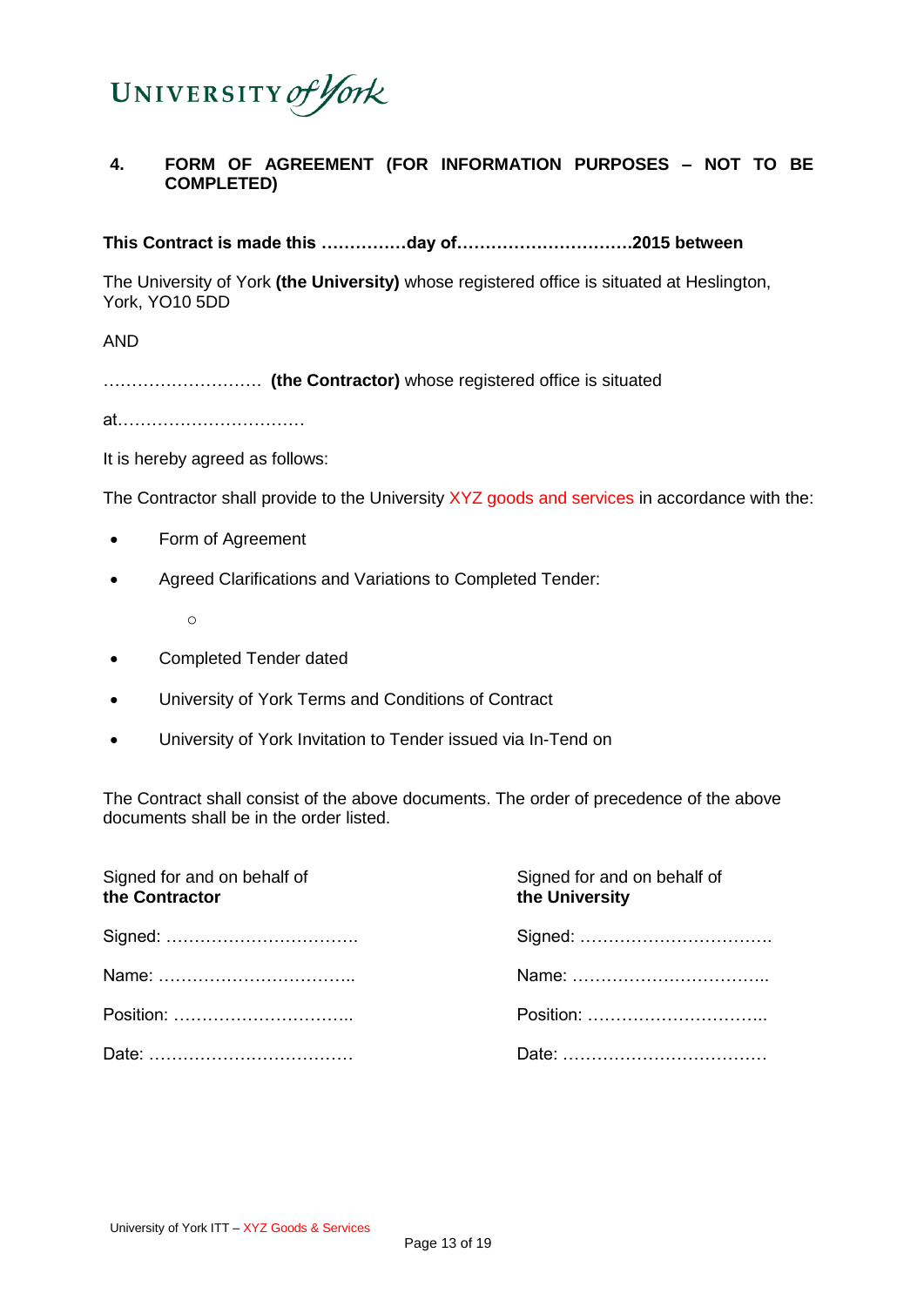

#### **5. TENDER DECLARATION**

- 5.1. To: Procurement Office University of York Helix House Innovation Way York YO10 5BR
- 5.2. We undertake to provide the goods and services stated in our Completed Tender, **reference UY/PROC/XXX**.
- 5.3. We accept the provisions of this Invitation to Tender and offer to supply the services in accordance with the prices, terms and conditions stated herein.
- 5.4. We understand that the University of York shall disregard any oral agreement or arrangement made by us, and that we have checked our Completed Tender before submission. Any amendments to Completed Tenders, if received by the University's In-Tend portal after the time specified for receipt of tender, may not be considered.
- 5.5. We undertake, and it shall be a condition of any Contract that:
- 5.5.1. the following is a bona fide Completed Tender, intended to be competitive and that we have not fixed or adjusted the amount of the Completed Tender by or under or in accordance with any other person. We also certify that we have not done and we undertake that we shall not do any of the following:
	- 5.5.1.1. communicate to any person other than the person calling for these Completed Tenders the rates or approximate rates in the Completed Tender;
	- 5.5.1.2. enter into an agreement or arrangement with any other person that he shall refrain from tendering or as to the amount of any Completed Tender to be submitted;
	- 5.5.1.3. offer to pay or give or to receive, or agree to pay or give or receive, any sum of money or consideration directly or indirectly to or from any person for doing or having done or causing or having caused to be done in relation to this or any other Invitation to Tender or proposed Invitation to Tender for the said services any act or thing of the sort described above. In this context "person" includes any person and any body or association, corporation or incorporate and "any agreement or arrangement" includes any such transaction formal or informal whether legally binding or not.
- 5.5.2. no variations in, or acceptance of any Invitation to Tender, or Completed Tender shall be binding unless agreed in writing.
- 5.6. This Completed Tender shall remain open for acceptance for a period of ninety (90) days, from the final date for the submission of Completed Tenders.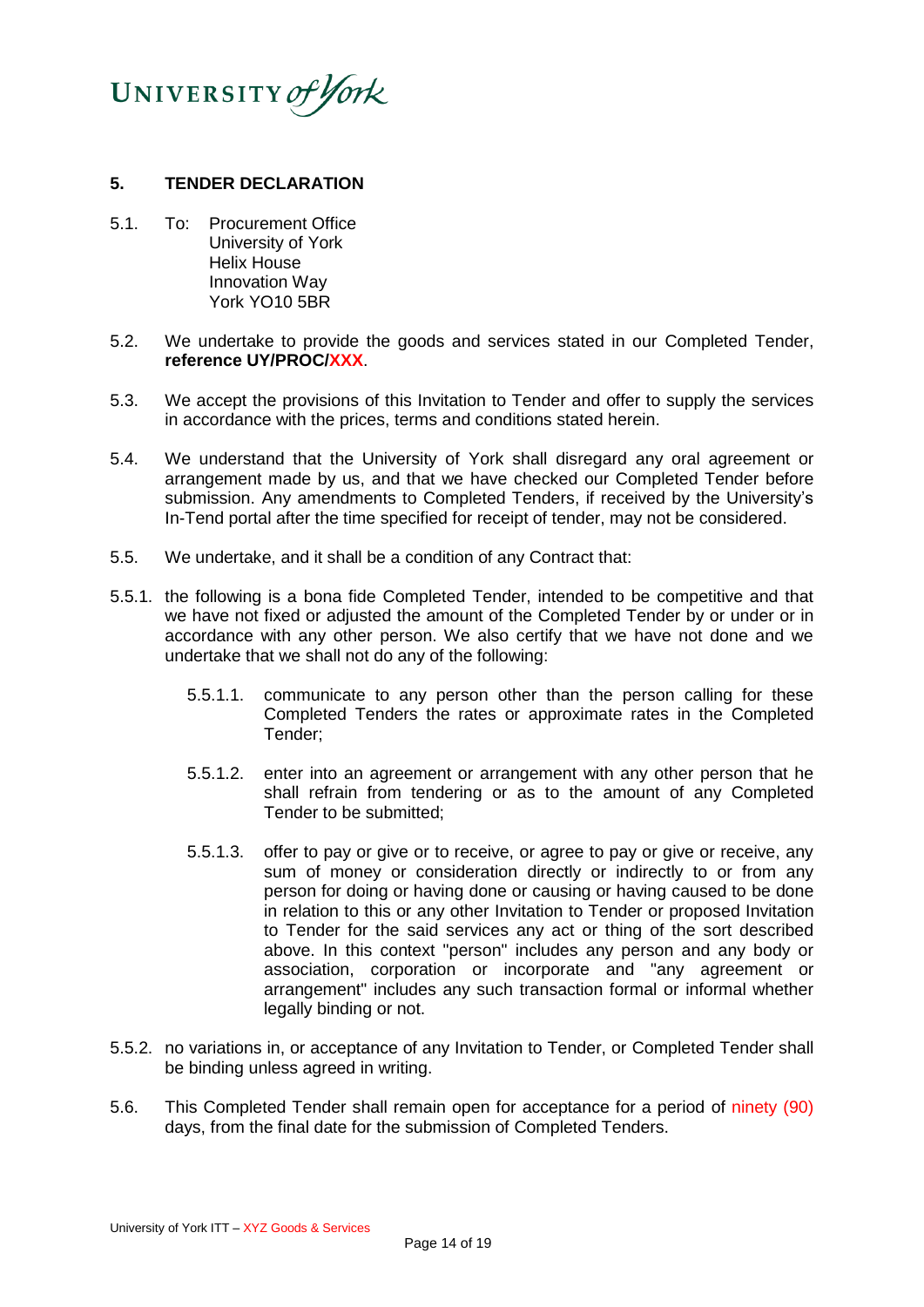

- 5.7. We also confirm that we have not allowed any amount in our Completed Tender for Value Added Tax.
- 5.8. We undertake that any of our employees, agents or servants providing the services under this Contract, where so required by the University of York shall enter into and abide by a Confidentiality Agreement to be in a form acceptable to the University of York.
- 5.9. We understand and it is agreed that the University of York shall retain the right to reject any and all Completed Tenders, in whole or in part. It is furthermore agreed that the University of York shall be under no obligation to select the lowest or any other Completed Tender.
- 5.10. We have taken all necessary steps to inform ourselves regarding this requirement and we understand and agree that the University of York shall not be liable for any inaccuracy or insufficiency in the information available to us in connection with this Invitation to Tender.

| Dated:           |  |
|------------------|--|
| Signed:          |  |
| Name (Capitals): |  |
| Position:        |  |
| On behalf of:    |  |
| Address:         |  |
|                  |  |
|                  |  |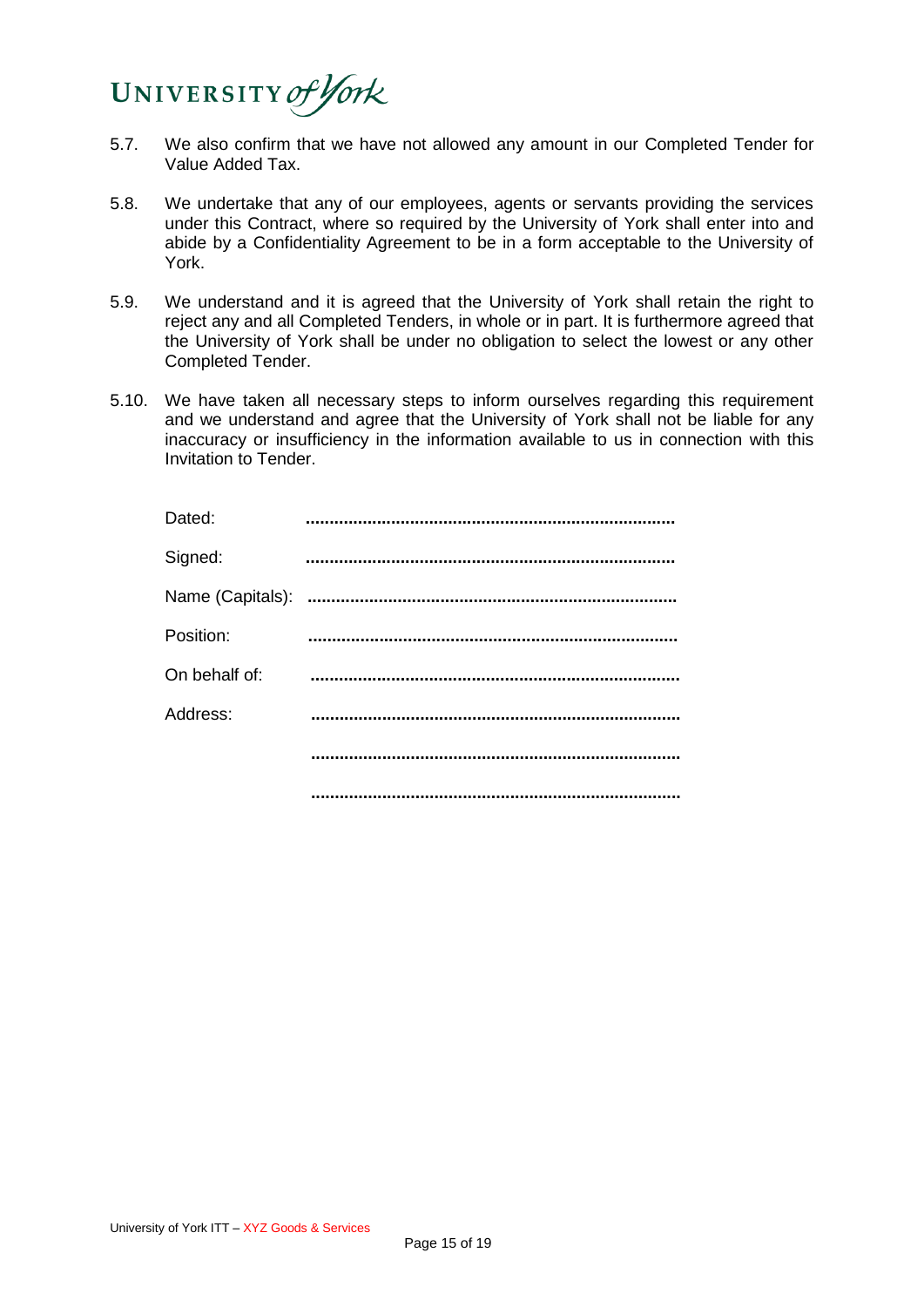

#### **6. COMMERCIALLY SENSITIVE INFORMATION**

We request that the University of York withholds the following commercially sensitive information from release under the Freedom of Information Act 2000:

#### **Completed Tender for:**

# **Reference: UY/PROC/XXX**

| Information not to be<br><b>Disclosed</b> | Reason it should not be<br>disclosed | <b>Proposed Time the Restriction Should Apply</b><br>For |
|-------------------------------------------|--------------------------------------|----------------------------------------------------------|
|                                           |                                      |                                                          |
|                                           |                                      |                                                          |
|                                           |                                      |                                                          |
|                                           |                                      |                                                          |
|                                           |                                      |                                                          |
|                                           |                                      |                                                          |
|                                           |                                      |                                                          |
|                                           |                                      |                                                          |

| Signature: |                  |
|------------|------------------|
|            |                  |
| Name:      | (BLOCK CAPITALS) |
| Position:  |                  |

Duly authorised to sign Tenders for and on behalf of:

| Name of Tenderer: |  |
|-------------------|--|
| Date:             |  |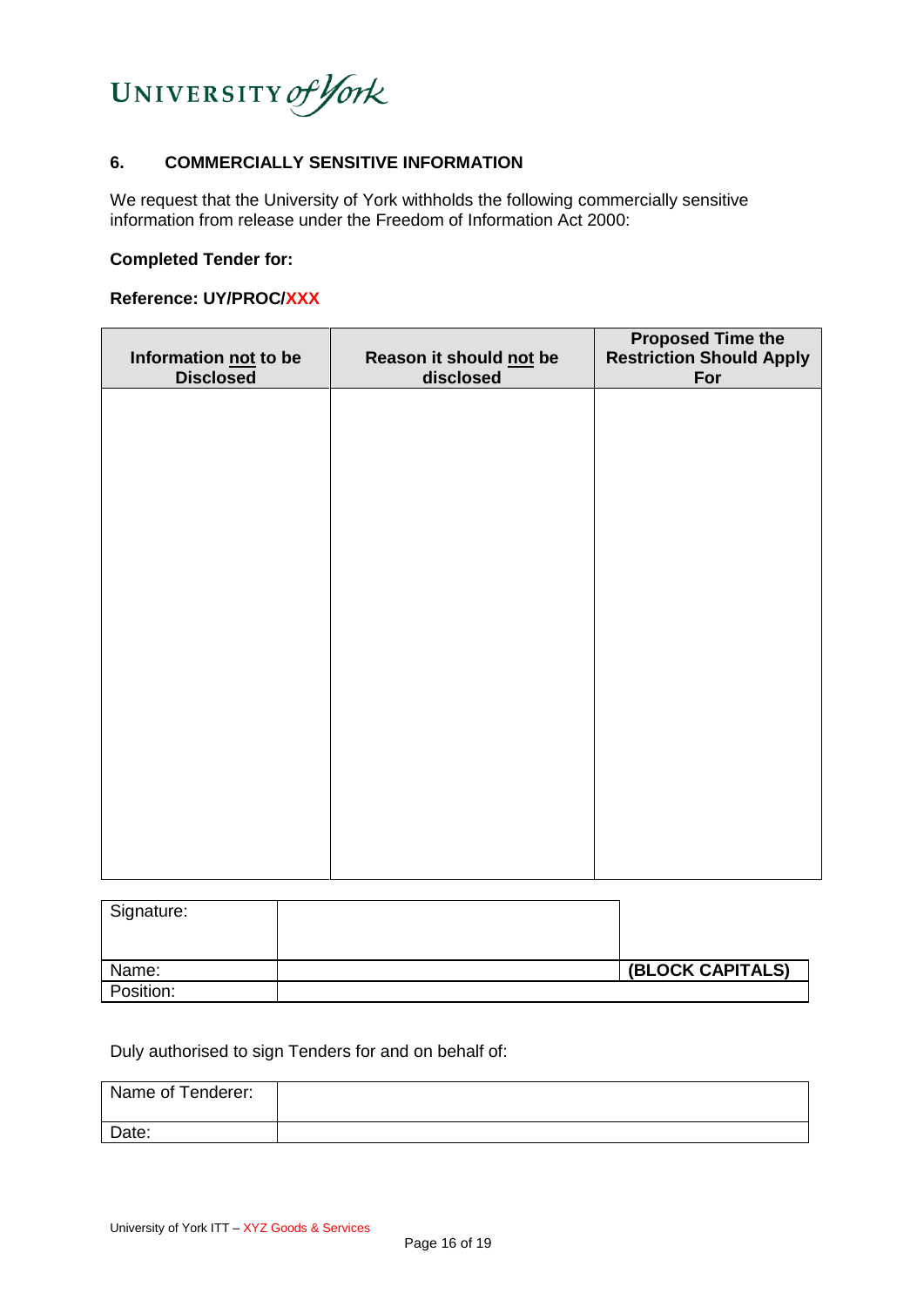

# **7. NON-COMPLIANCE STATEMENT**

#### NOTE TO TENDERER:

Please list below all matters (Technical, Commercial or Contractual) in which your Tender response does not comply with the requirements laid down in the Invitation to Tender documentation. If required, take copies of this blank form for additional points of noncompliance. Cross reference to any supporting information provided separately.

Tenderer: **with a set of the set of the set of the set of the set of the set of the set of the set of the set o** 

Date: \_\_\_\_\_\_\_\_\_\_\_\_\_\_\_\_\_\_\_\_\_\_\_\_\_\_\_\_\_\_\_\_\_ Page: \_\_\_\_\_ of \_\_\_\_\_\_\_\_\_\_

| Clause /<br>Reference | Area of Non-Compliance and Alternative Proposal | Cost<br><b>Adjustment</b><br>(E) |
|-----------------------|-------------------------------------------------|----------------------------------|
|                       |                                                 |                                  |
|                       |                                                 |                                  |
|                       |                                                 |                                  |
|                       |                                                 |                                  |
|                       |                                                 |                                  |
|                       |                                                 |                                  |
|                       |                                                 |                                  |

Note:

The University may reject a Tender which is non-compliant with the proposed Contract documents. Tenderers should therefore give explicit justification and reasoning for any noncompliance and or any relevant adjustments to the tendered rates / prices.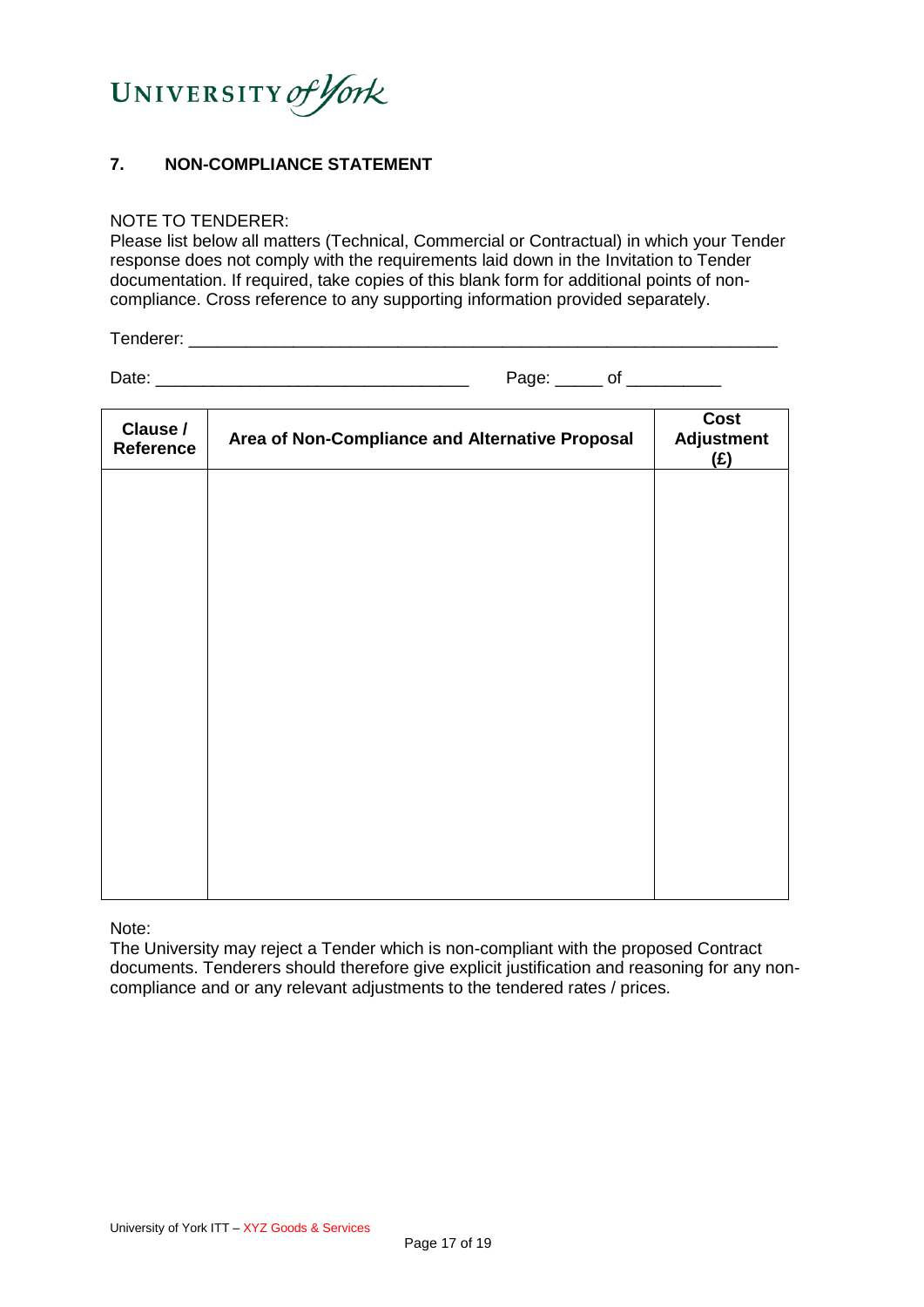

# **8. PRICING SCHEDULE**

The University shall apply a **whole life costing** approach to this purchase. Please complete this schedule, using the headings provided to enable the University to calculate the total costs for the system over its lifetime. Failure to do so may prevent your proposal from being considered.

| <b>Equipment-related costs</b>                                                                                                                                                                                                                                                               | <b>Total Price (GBP ex VAT)</b>                                                                                           |
|----------------------------------------------------------------------------------------------------------------------------------------------------------------------------------------------------------------------------------------------------------------------------------------------|---------------------------------------------------------------------------------------------------------------------------|
| Purchase cost of equipment (please itemise all components):                                                                                                                                                                                                                                  |                                                                                                                           |
| Delivery, installation and commissioning cost:                                                                                                                                                                                                                                               |                                                                                                                           |
| Initial training for four staff:                                                                                                                                                                                                                                                             |                                                                                                                           |
| Software and licences:                                                                                                                                                                                                                                                                       |                                                                                                                           |
| <b>Ongoing maintenance / support</b>                                                                                                                                                                                                                                                         | Per Annum (GBP ex VAT)                                                                                                    |
| Warranty / support contract (response within 8 working hours)<br>for hardware and software support. This should be inclusive of<br>travel, labour and parts:<br>Cost of programme of software upgrades and/or patches,<br>where these are not covered by the warranty / support<br>contract: | Year 1: Mnfr. warranty<br>Year 2:<br>Year 3:<br>Year 4:<br>Year 5:<br>Year 1:<br>Year 2:<br>Year 3:<br>Year 4:<br>Year 5: |
| <b>Extra Training</b>                                                                                                                                                                                                                                                                        | <b>Per Session (GBP ex VAT)</b>                                                                                           |
| Additional training (if required by client after initial session):                                                                                                                                                                                                                           |                                                                                                                           |
| <b>End of life disposal cost</b>                                                                                                                                                                                                                                                             | Lump sum (GBP ex VAT)                                                                                                     |
| Cost to remove equipment from site and dispose of in<br>accordance with WEEE regulations.                                                                                                                                                                                                    |                                                                                                                           |

| Additional discounts that may be offered (e.g. for prompt invoice<br>payment, educational / research discount, etc.) | <b>Percentage %</b> |
|----------------------------------------------------------------------------------------------------------------------|---------------------|
|                                                                                                                      |                     |
|                                                                                                                      |                     |
|                                                                                                                      |                     |

| Signature        | <b>Status</b> |  |
|------------------|---------------|--|
| Name of Tenderer | <b>Date</b>   |  |